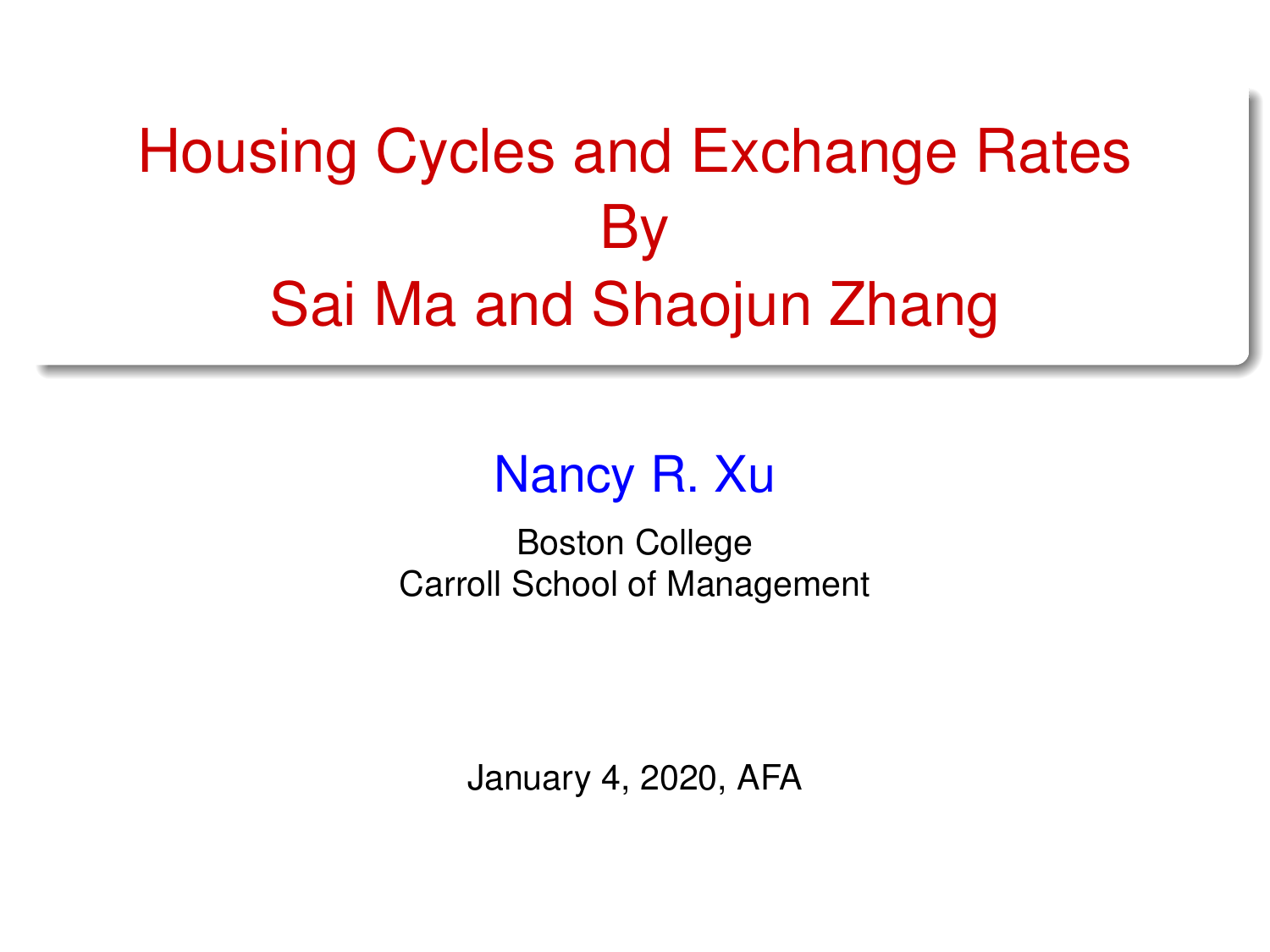## <span id="page-1-0"></span>**Objective**

- § Construct a residential-to-nonresidential investment ratio
- $\triangleright$  Show that this macroeconomic variable is a strong predictor for (1) changes in dollar, and (2) dollar excess returns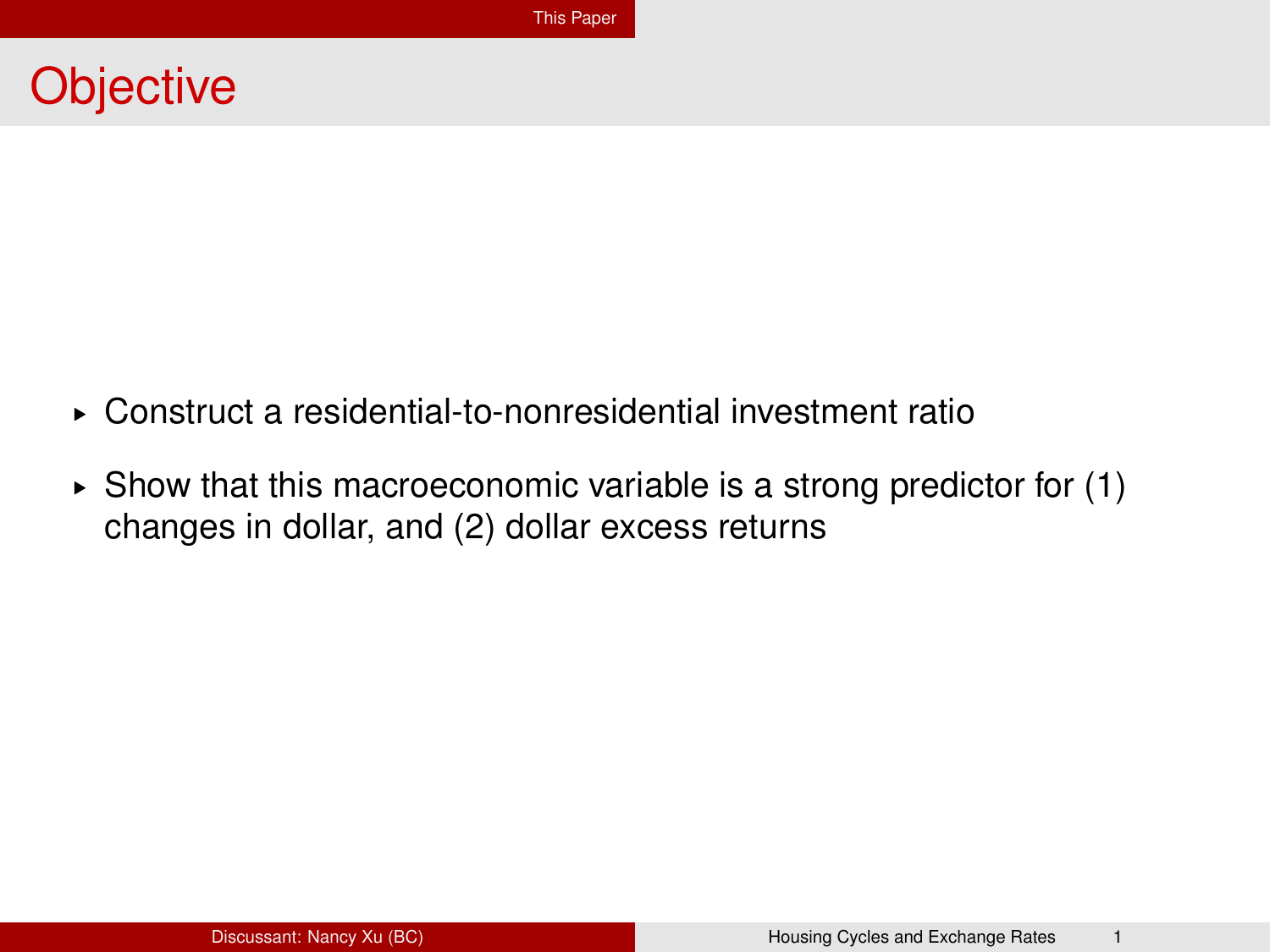## **Motivation**

- $\triangleright$  It is well known that exchange rate fluctuations are very difficult to predict using economic models, and that a random walk forecasts exchange rates better than any economic model (the Meese and Rogoff (1983) puzzle)
- $\triangleright$  A series of fundamental predictors and methodologies (single equation, multiple equation, panel, VAR, linear, nonlinear, MLE...) in combination of different sample periods and country sets were proposed:

| Predictors $(f_i)$          | Economic fundamentals       | <b>Mnemonics</b> |  |
|-----------------------------|-----------------------------|------------------|--|
| $i_t - i_t^*$               | Interest rate differentials |                  |  |
| $F_t - s_t$                 | Forward discount            |                  |  |
| $p_t - p_t^*$               | (log) price differentials   | p                |  |
| $\pi_t - \pi_t^*$           | Inflation differentials     | π                |  |
| $y_t - y_t^*$               | (log) Output differentials  | y                |  |
| $m_i - m_i^*$               | (log) Money differentials   | $\boldsymbol{m}$ |  |
| $z_{\scriptscriptstyle{t}}$ | Productivity differentials  | z                |  |
| $b_t - b_t^*$               | Asset differentials         | h                |  |
| $y_i^{gap} - y_i^{gap}$     | Output gap differentials    | $y^{\rm gap}$    |  |
| nxa,                        | Net foreign assets          | nxa              |  |
| CP.                         | Commodity prices            | CP               |  |

| TABLE 1                                           |  |  |  |  |  |  |  |
|---------------------------------------------------|--|--|--|--|--|--|--|
| LITERATURE REVIEW: PREDICTORS AND ECONOMIC MODELS |  |  |  |  |  |  |  |

(see a detailed summary in Rossi, 2013, JEL)

### • This paper fits in this literature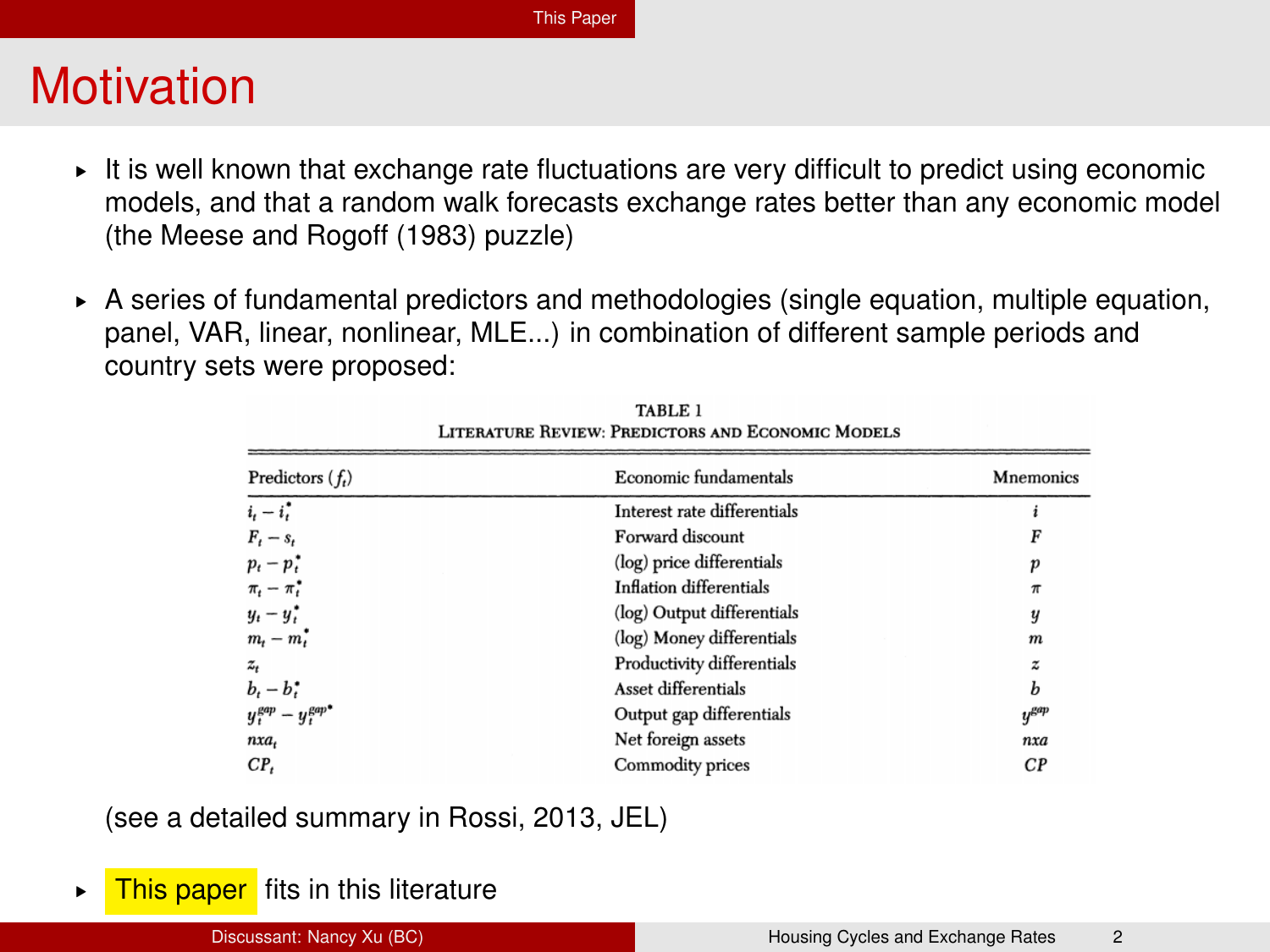### § **The "relative price adjustment channel":**

The price of nontradables are more determined by domestic supply and demand, whereas the price of tradables in an open economy are determined globally  $\Rightarrow$ 

The effects of domestic nontradable output shocks on the price of nontradables  $>$ The effects of domestic tradable output shocks on the price on the tradables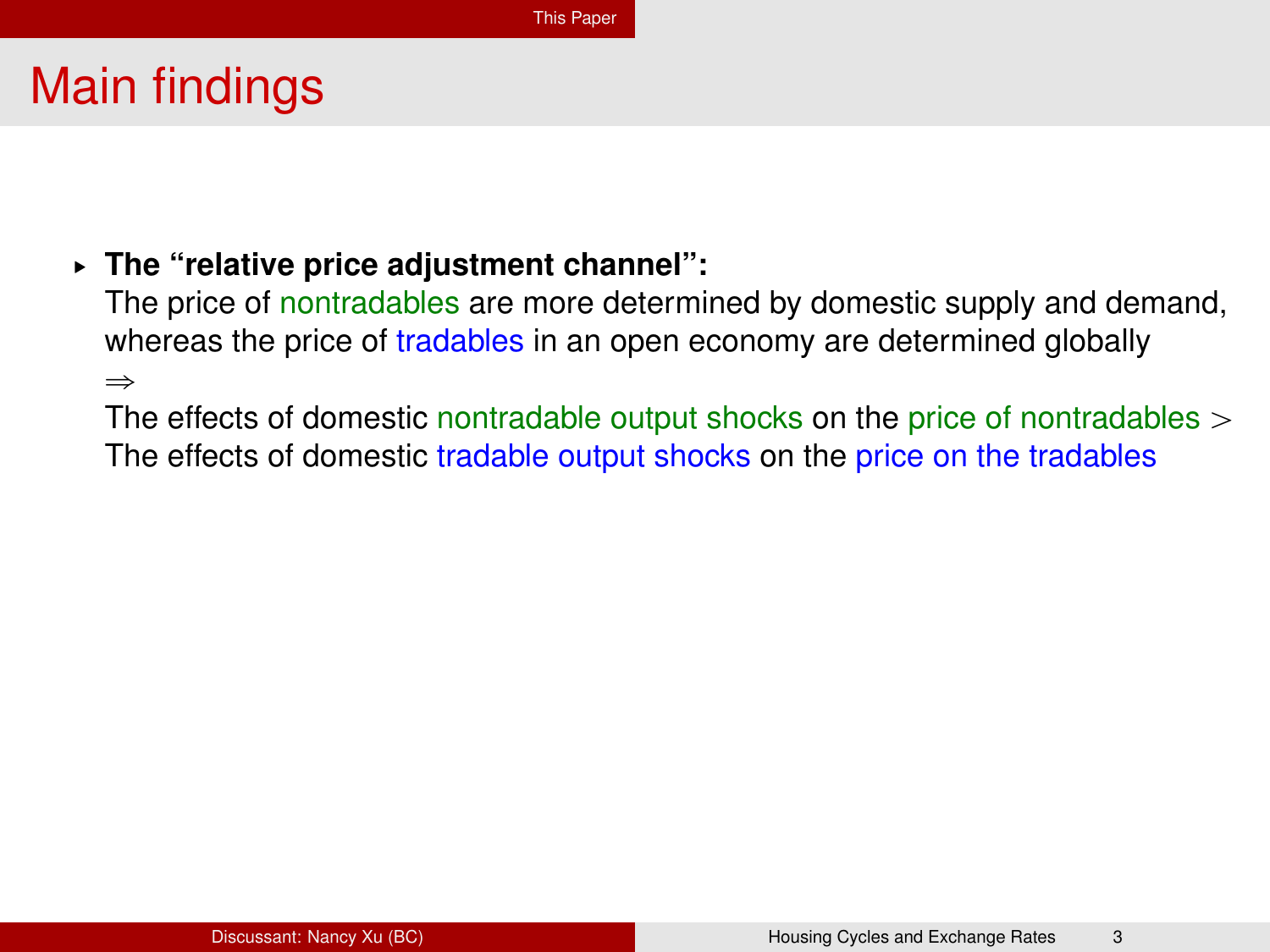### § **The "relative price adjustment channel":**

The price of nontradables are more determined by domestic supply and demand, whereas the price of tradables in an open economy are determined globally  $\Rightarrow$ 

The effects of domestic nontradable output shocks on the price of nontradables  $>$ The effects of domestic tradable output shocks on the price on the tradables

### § **Hypothesis:**

The ratio of Residential investment (proxy for nontradable goods) to NonResidential investment (proxy for tradable goods)  $\uparrow$ 

 $\Rightarrow$  Dollar depreciates or the relative state price of ROW to U.S. increases, "because the residential investment share indicates the relative future supply of nontradables." (p. 9)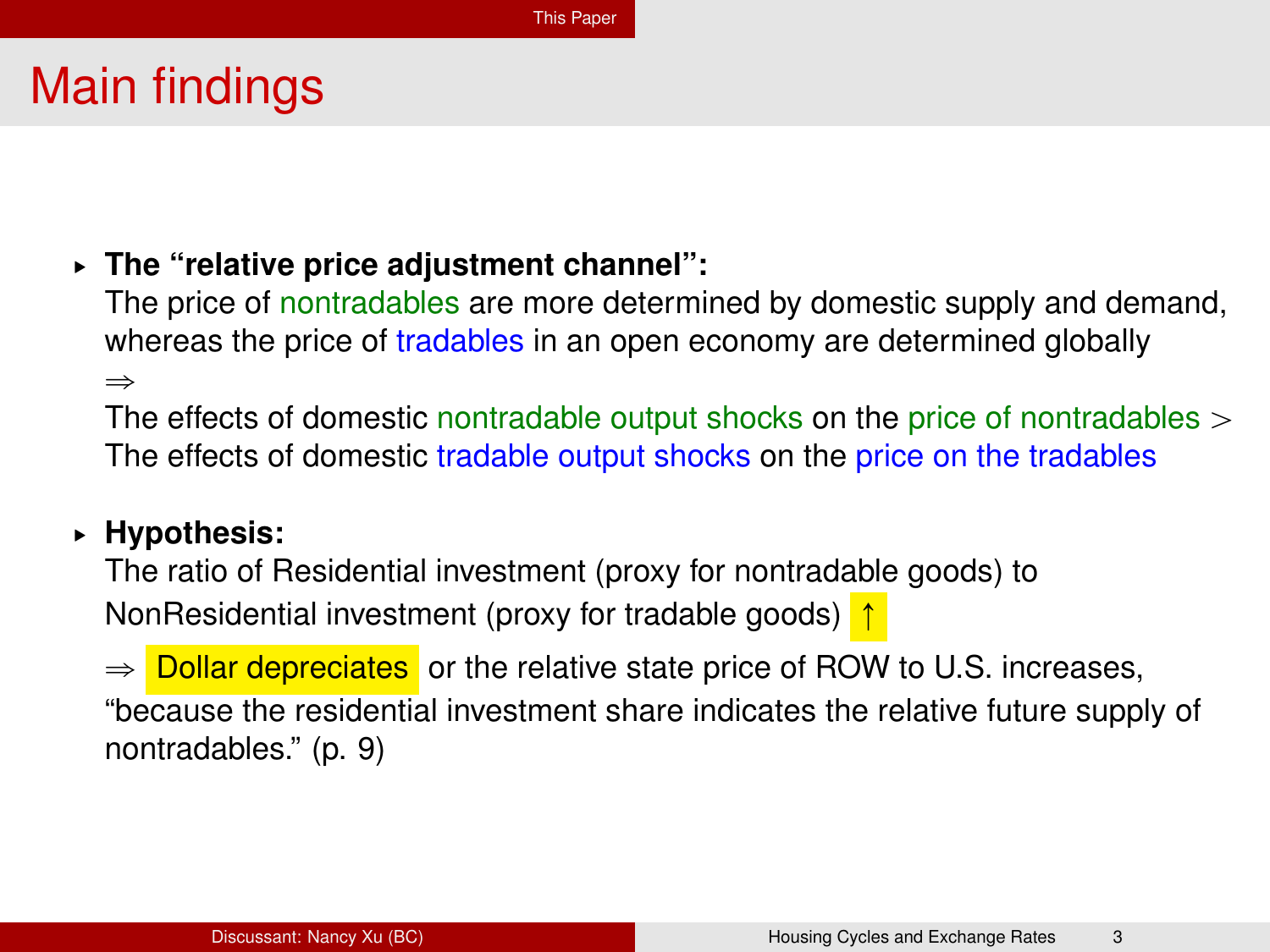§ **Main empirical layout:**

Cumulative Changes in Log Dollar Index $(t, h) = \alpha + \beta \times x(t) + \varepsilon(t, h)$  (1)

- ' Sample period: 1971Q1–2016Q4
- ' Dollar index: equal-weighted U.S. dollar index against a basket of currencies  $($  $\uparrow$ , dollar appreciates)
- $\bullet$  *x*(*t*): standardized R/NR ratio  $(\uparrow, \text{higher share of domestic residual investment})$
- $\bullet$   $\beta$ : coefficient of interest (found to be negative)
- Robustness: alternative R/NR measures, subsamples, multiple predictors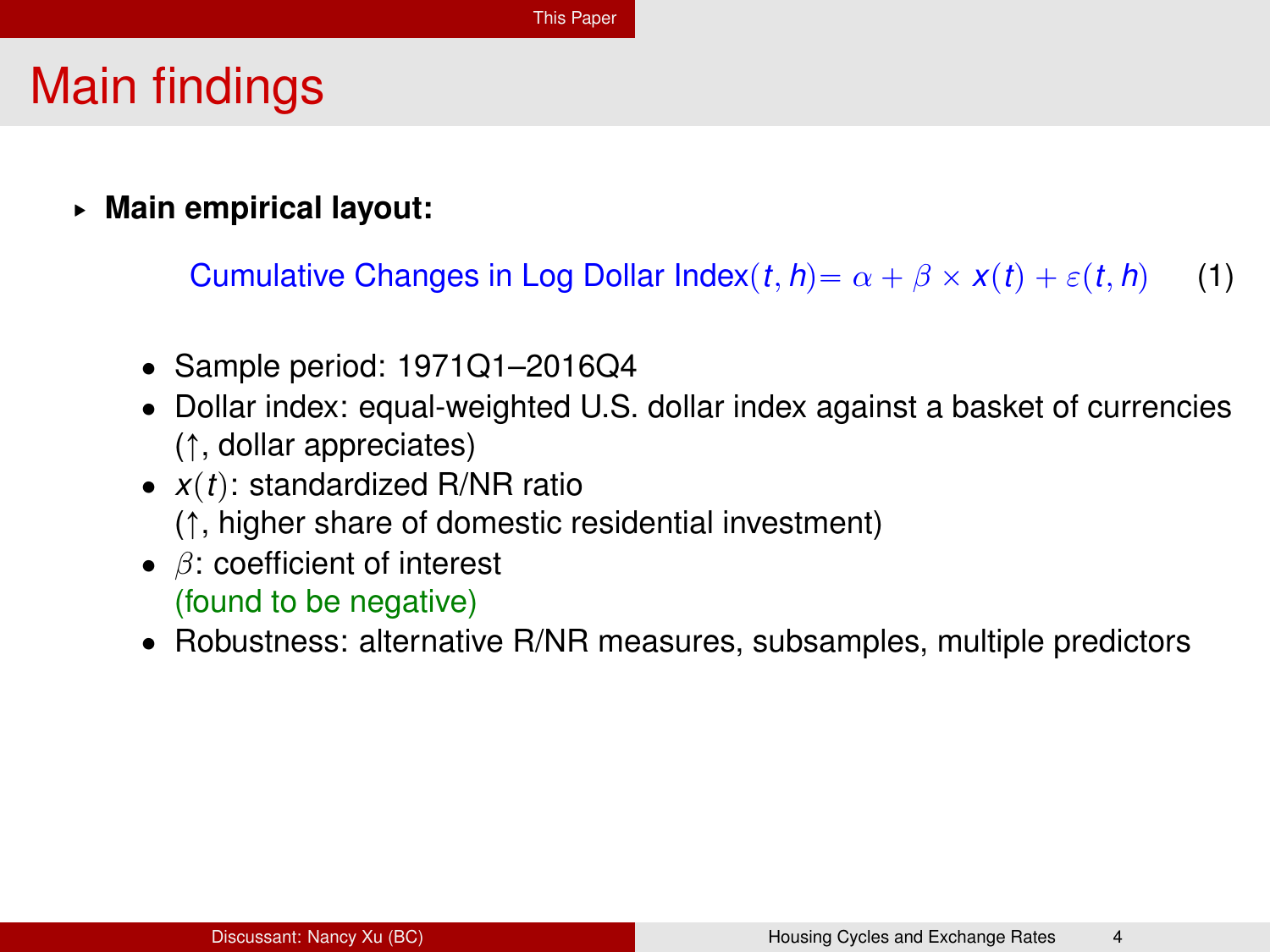§ **Main empirical layout:**

Cumulative Changes in Log Dollar Index $(t, h) = \alpha + \beta \times x(t) + \varepsilon(t, h)$  (1)

- ' Sample period: 1971Q1–2016Q4
- ' Dollar index: equal-weighted U.S. dollar index against a basket of currencies  $($  $\uparrow$ , dollar appreciates)
- $\bullet$  *x*(*t*): standardized R/NR ratio  $(\uparrow, \text{higher share of domestic residual investment})$
- $\bullet$   $\beta$ : coefficient of interest (found to be negative)
- Robustness: alternative R/NR measures, subsamples, multiple predictors
- § **Extension 1:** Negative β coefficient in predicting currency risk premium
- § **Extension 2:** Negative β coefficient in predicting other country currency's index changes using their domestic housing cycle data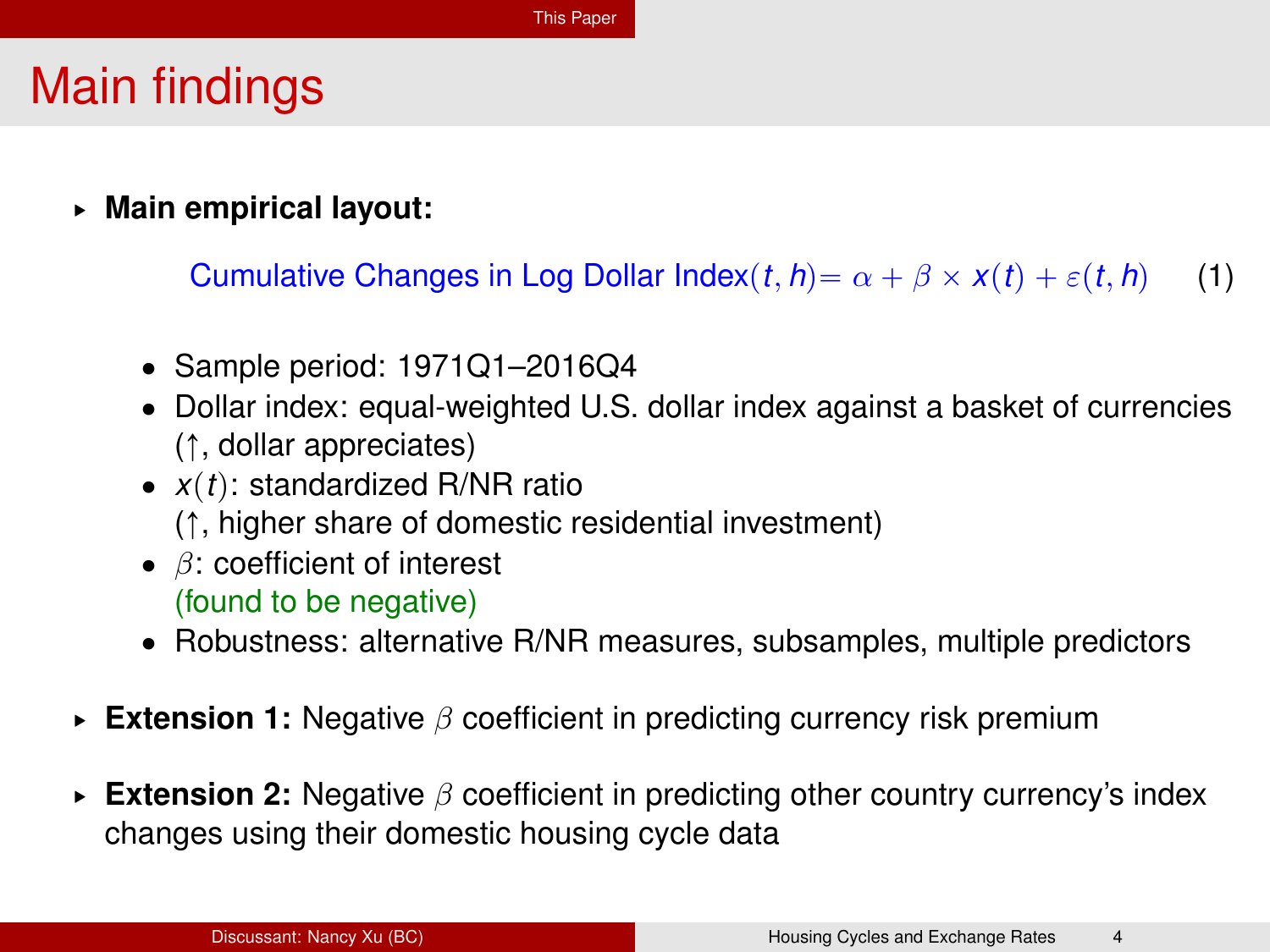## <span id="page-7-0"></span>Comments:

A potentially nice contribution trying to understand:

- 1. The relationship between asset tradability and asset prices (which has been studied and linked to equity prices)
- 2. The relationship between macro fundamentals and currency pricing (which is typically found to be weak in empirical work)

I enjoy reading it!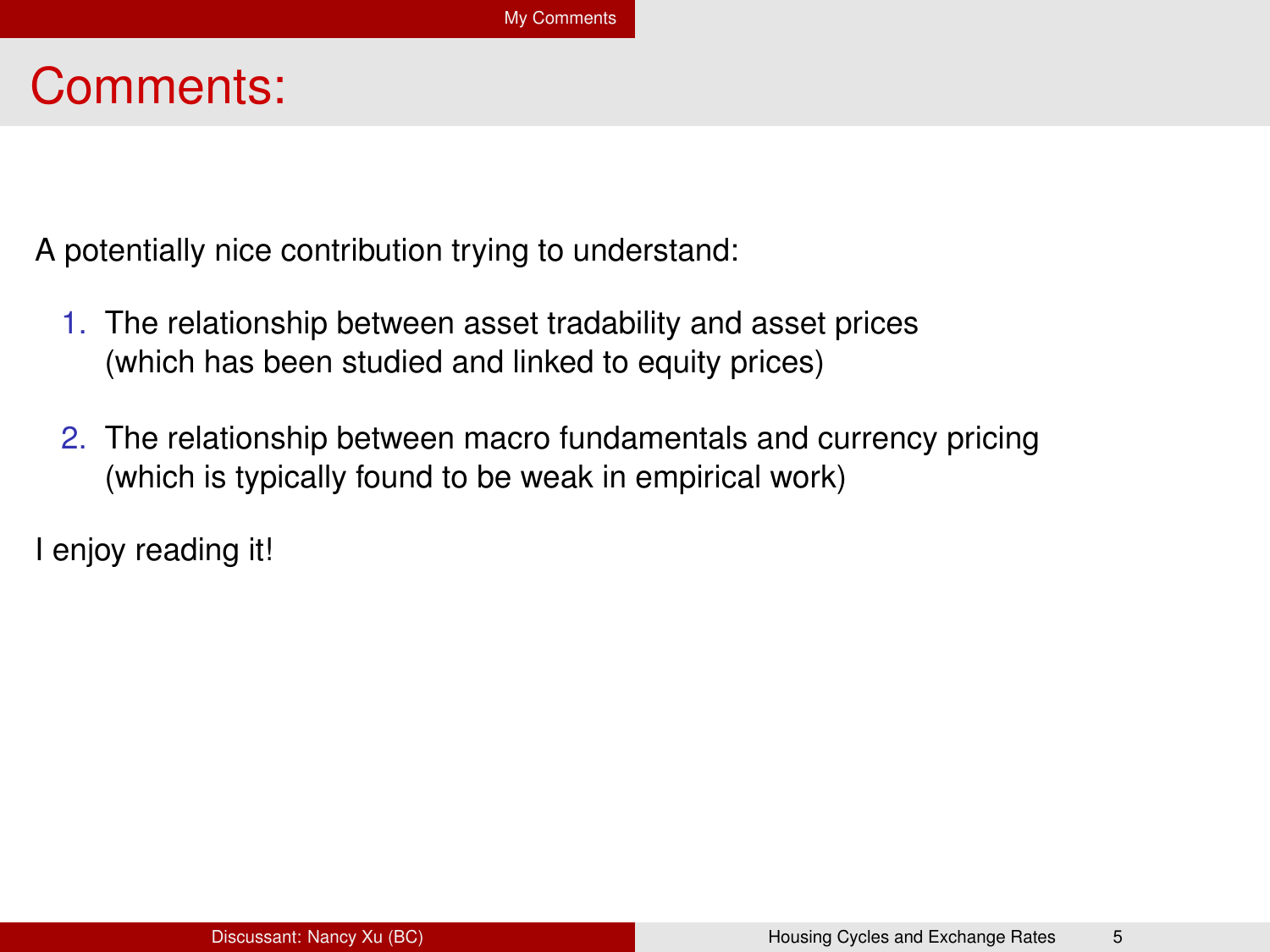## Comments:

A potentially nice contribution trying to understand:

- 1. The relationship between asset tradability and asset prices (which has been studied and linked to equity prices)
- 2. The relationship between macro fundamentals and currency pricing (which is typically found to be weak in empirical work)

I enjoy reading it!

- 1. Economic interpretation Is the evidence predicting exchange rates or predicting business cycles?
- 2. Several comments about the execution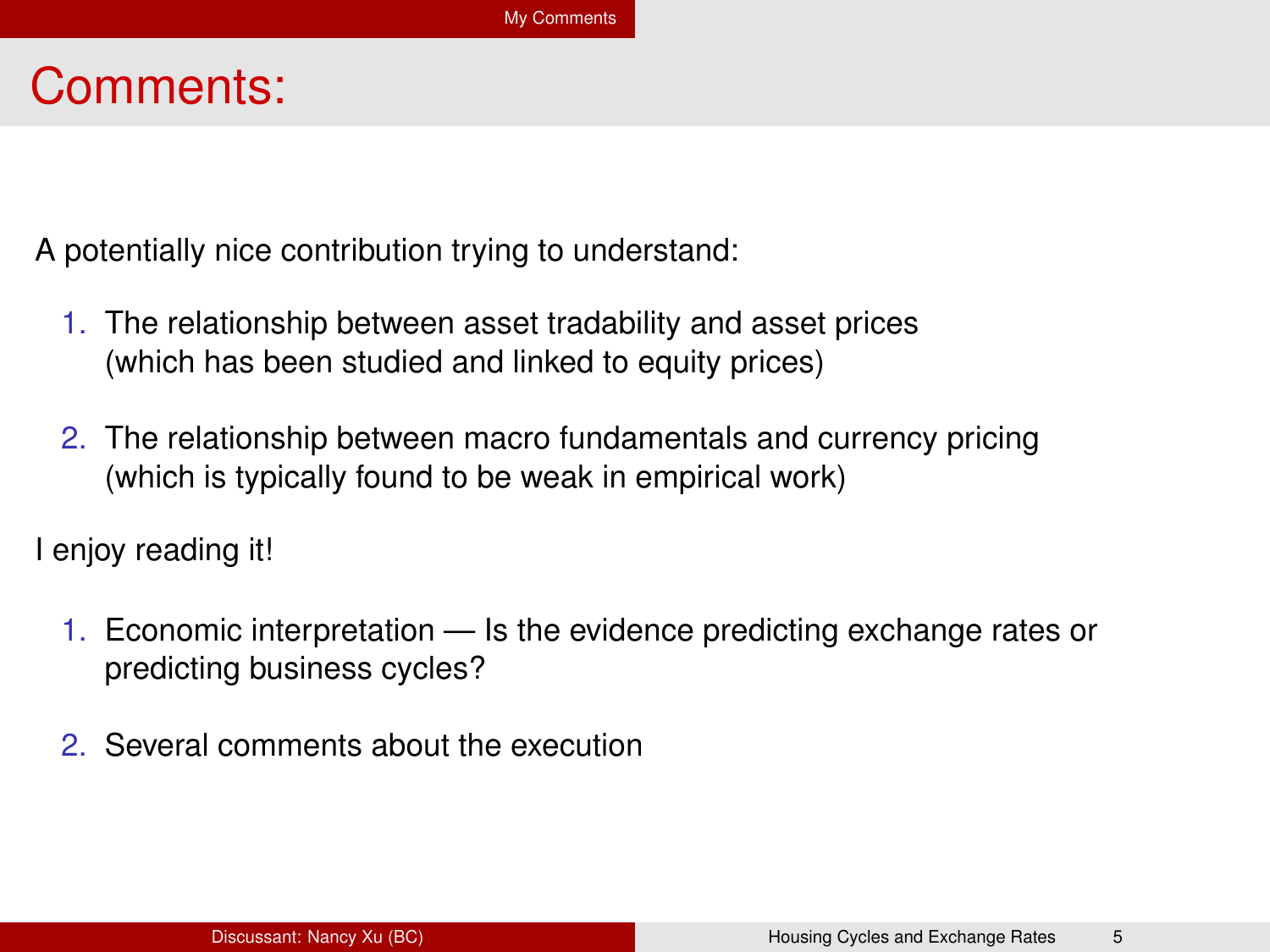#### § **My main concern:**

Given the empirical nature of the paper, the interpretations by design cannot be as precise as what an equilibrium model would imply.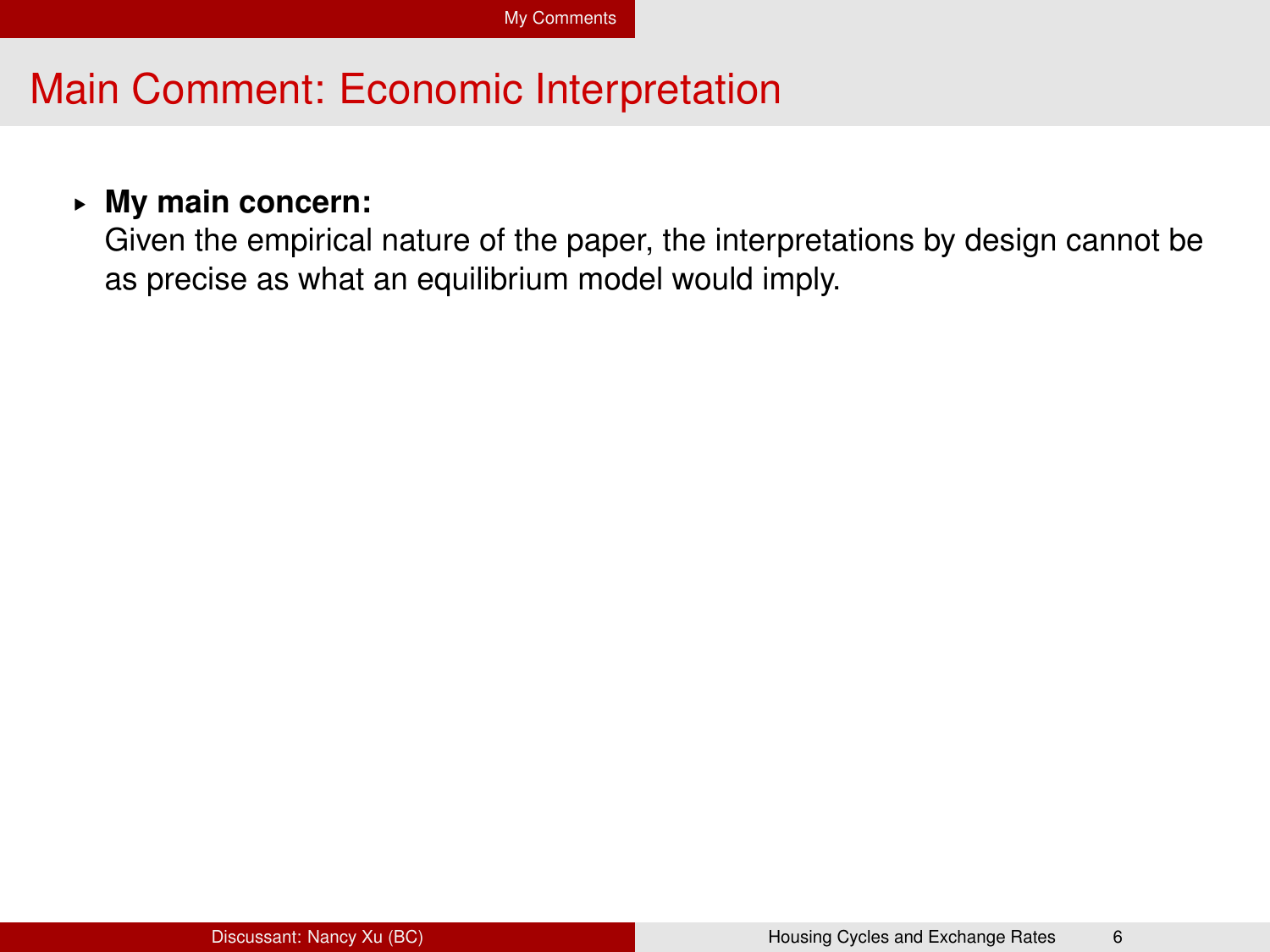#### § **My main concern:**

Given the empirical nature of the paper, the interpretations by design cannot be as precise as what an equilibrium model would imply. For example, on Page 9 Section 2.1, when R/NR increases, the price of nontradables likely reacts more to domestic nontradable output shocks:

 $\Rightarrow$  The paper's suggested story: The expectation of future supply of nontradables  $\uparrow$  ( $\Rightarrow$  relative state price of U.S.  $\downarrow$ )  $\Rightarrow$  dollar depreciates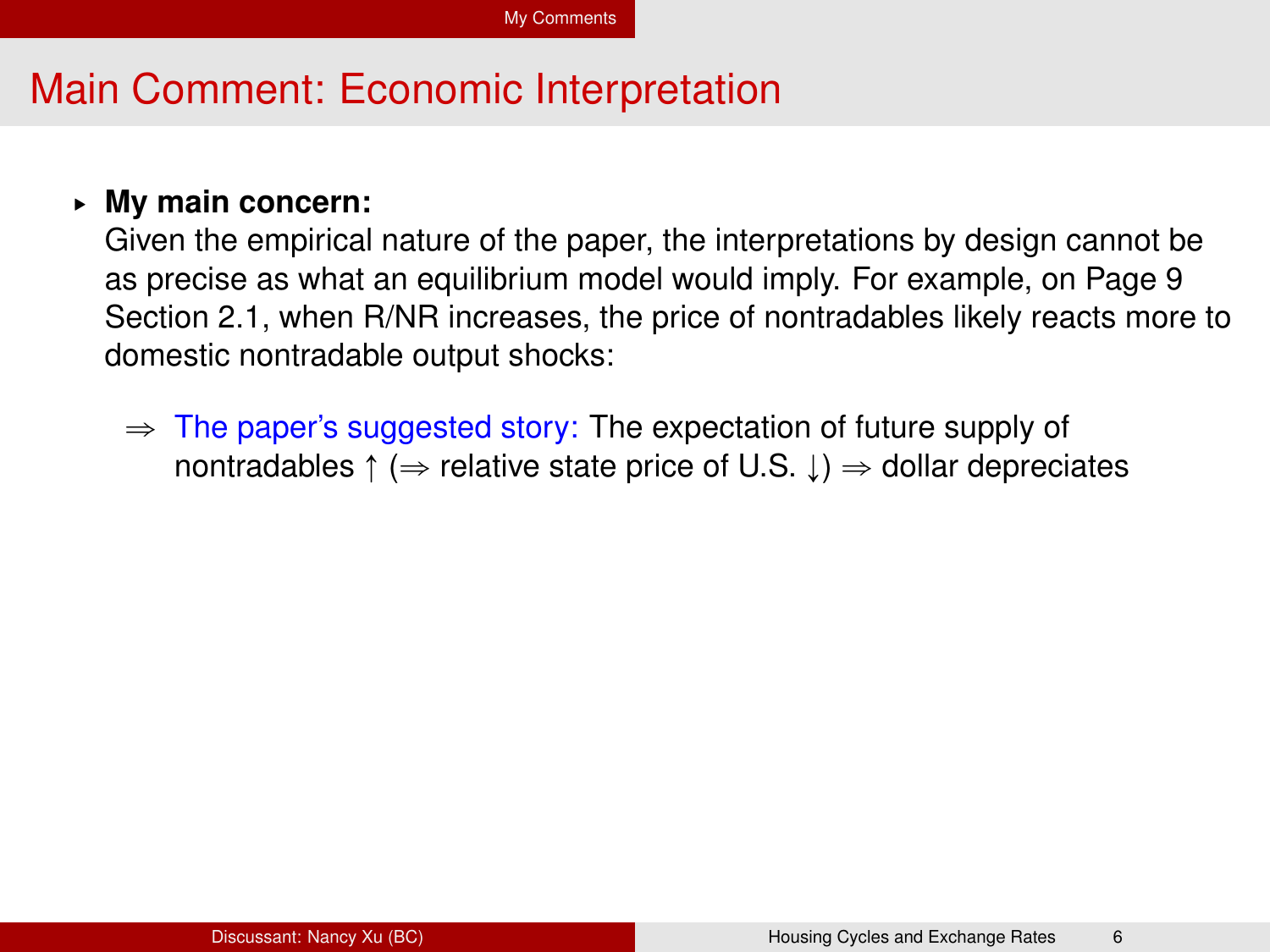#### § **My main concern:**

Given the empirical nature of the paper, the interpretations by design cannot be as precise as what an equilibrium model would imply. For example, on Page 9 Section 2.1, when R/NR increases, the price of nontradables likely reacts more to domestic nontradable output shocks:

- $\Rightarrow$  The paper's suggested story: The expectation of future supply of nontradables  $\uparrow$  ( $\Rightarrow$  relative state price of U.S.  $\downarrow$ )  $\Rightarrow$  dollar depreciates
- $\Rightarrow$  An alternative aggregate story: R/NR (housing cycle proxy) in the U.S. is strongly procyclical; hence, it could be simply indicating a good global economic environment and/or a lax global policy environment. Dollar depreciates when global economy is doing well. This story will be consistent with the literature on global risk – home bias – and exchange rate (e.g., Brunnermeier, Nagel and Pedersen (2008))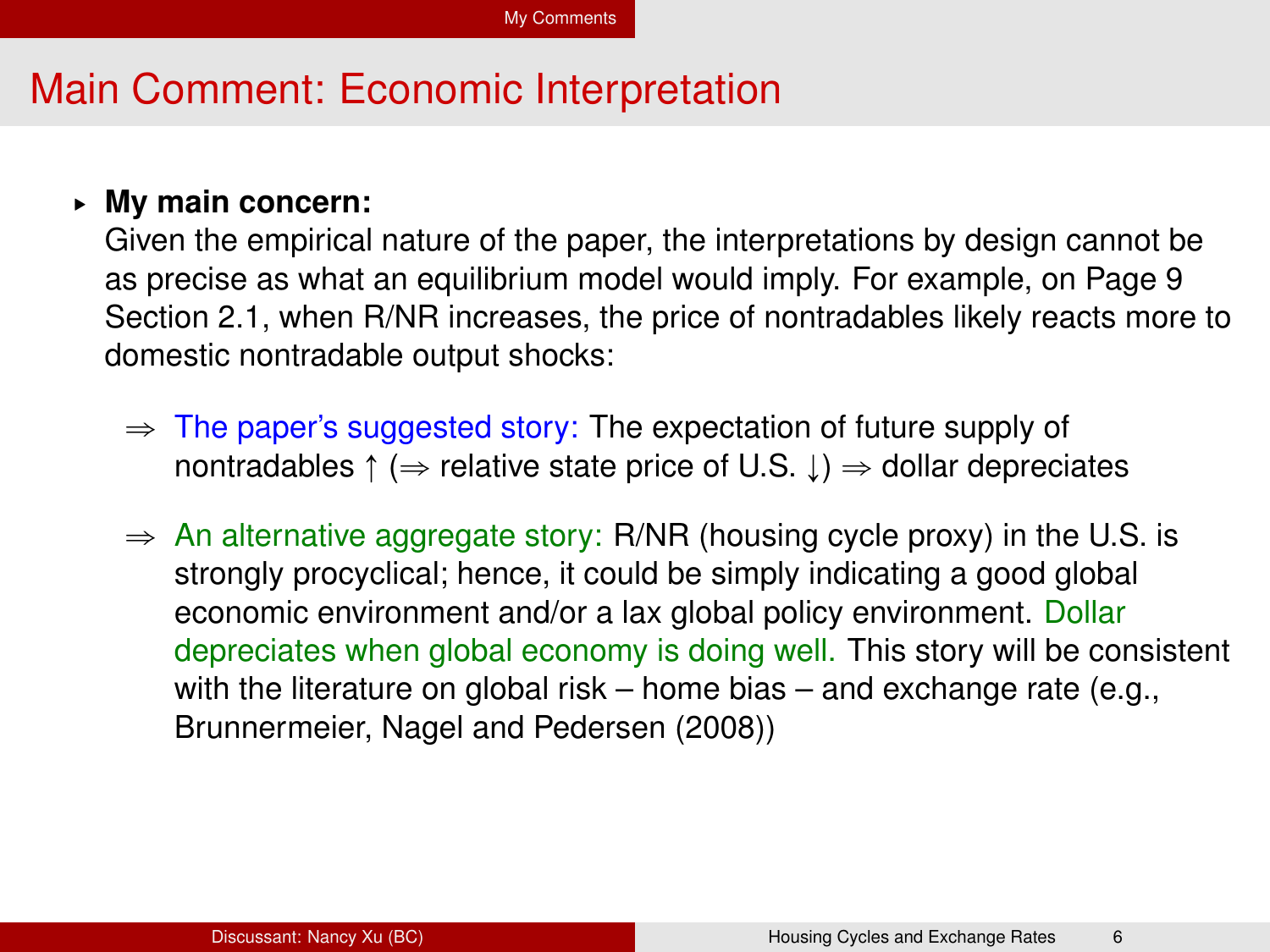#### § **My main concern:**

Given the empirical nature of the paper, the interpretations by design cannot be as precise as what an equilibrium model would imply. For example, on Page 9 Section 2.1, when R/NR increases, the price of nontradables likely reacts more to domestic nontradable output shocks:

- $\Rightarrow$  The paper's suggested story: The expectation of future supply of nontradables  $\uparrow$  ( $\Rightarrow$  relative state price of U.S.  $\downarrow$ )  $\Rightarrow$  dollar depreciates
- $\Rightarrow$  An alternative aggregate story: R/NR (housing cycle proxy) in the U.S. is strongly procyclical; hence, it could be simply indicating a good global economic environment and/or a lax global policy environment. Dollar depreciates when global economy is doing well. This story will be consistent with the literature on global risk – home bias – and exchange rate (e.g., Brunnermeier, Nagel and Pedersen (2008))
- § **Marrying two cyclical endogenous variables:** Is your evidence predicting exchange rate or the global business cycle?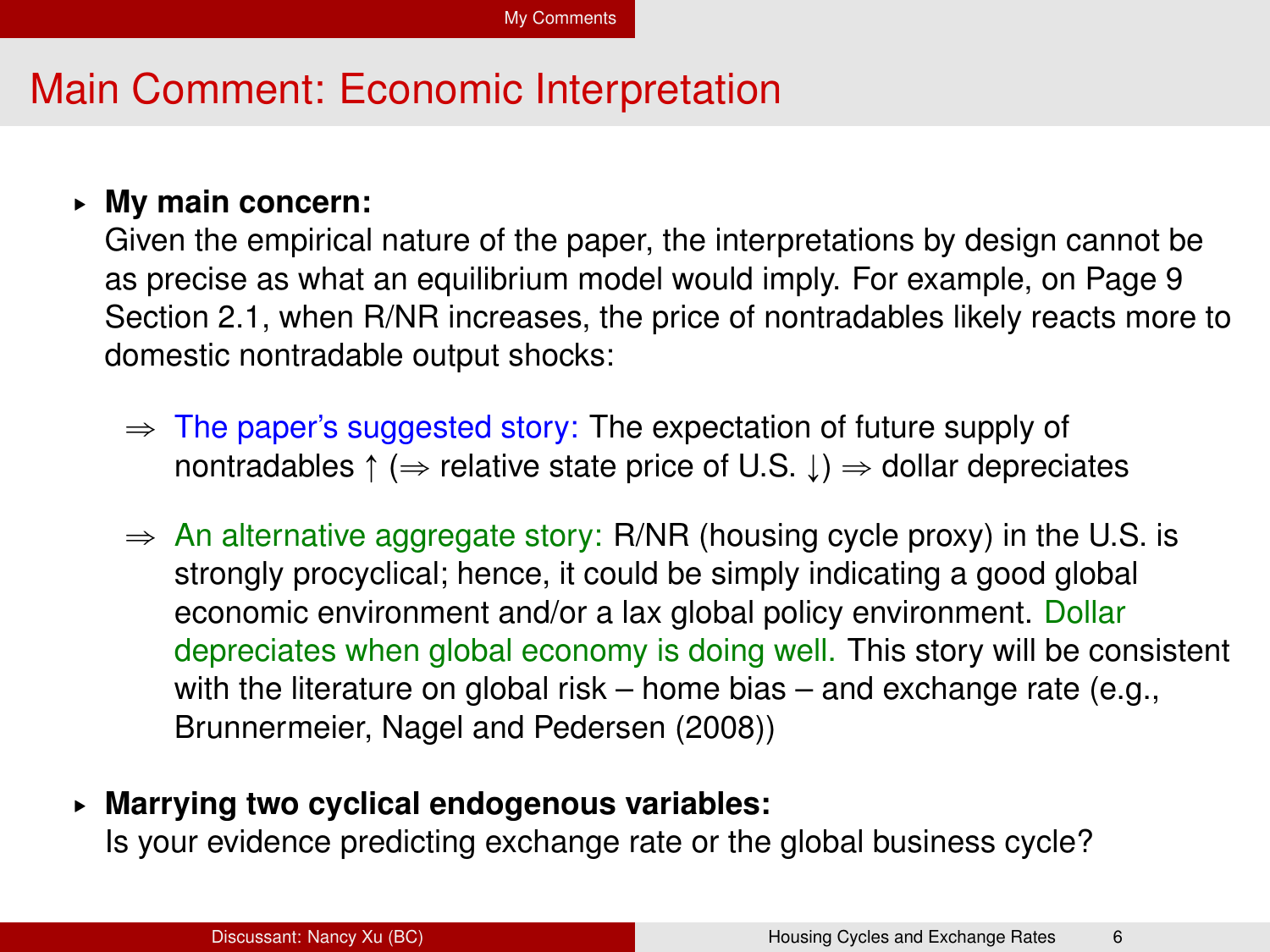§ **This is a valid concern, given the international evidence in Table 6 (e.g., JPN R/NR ratio predicting the Yen index):**

|                  | Panel A: Exchange Rates |                |           |           |           |  |  |
|------------------|-------------------------|----------------|-----------|-----------|-----------|--|--|
| $\boldsymbol{h}$ |                         | $\overline{2}$ | 4         | 8         | $12 \,$   |  |  |
| <b>AUS</b>       | 0.83                    | 0.01           | 0.33      | 0.48      | 0.52      |  |  |
|                  | (0.31)                  | (0.00)         | (0.18)    | (0.35)    | (0.48)    |  |  |
| CAN              | $-2.05$                 | $-1.99$        | $-2.12$   | $-2.35$   | $-1.08$   |  |  |
|                  | $(-0.89)$               | $(-1.10)$      | $(-1.50)$ | $(-2.16)$ | $(-1.23)$ |  |  |
| <b>EUR</b>       | $-0.23$                 | 0.14           | 0.09      | $-0.20$   | $-0.38$   |  |  |
|                  | $(-0.22)$               | (0.18)         | (0.14)    | $(-0.39)$ | $(-1.02)$ |  |  |
| <b>GBR</b>       | $-5.90$                 | $-5.29$        | $-4.56$   | $-5.29$   | $-4.66$   |  |  |
|                  | $(-1.68)$               | $(-1.81)$      | $(-1.67)$ | $(-2.10)$ | $(-1.95)$ |  |  |
| <b>JPN</b>       | $-3.28$                 | $-3.54$        | $-2.87$   | $-2.42$   | $-4.06$   |  |  |
|                  | $(-1.24)$               | $(-1.75)$      | $(-3.28)$ | $(-3.49)$ | $(-1.66)$ |  |  |
| <b>NOR</b>       | $-0.90$                 | $-0.45$        | $-0.65$   | $-1.21$   | $-1.15$   |  |  |
|                  | $(-0.72)$               | $(-0.48)$      | $(-0.92)$ | $(-2.46)$ | $(-2.94)$ |  |  |
| <b>NZL</b>       | 0.03                    | 0.20           | 0.12      | $-0.11$   | 0.01      |  |  |
|                  | (0.01)                  | (0.10)         | (0.07)    | $(-0.08)$ | (0.01)    |  |  |
| <b>SWE</b>       | $-1.23$                 | $-1.67$        | $-2.45$   | $-2.10$   | $-1.62$   |  |  |
|                  | $(-0.93)$               | $(-1.43)$      | $(-2.34)$ | $(-2.49)$ | $(-2.35)$ |  |  |
| <b>USA</b>       | $-4.75$                 | $-4.18$        | $-4.61$   | $-3.69$   | $-3.04$   |  |  |
|                  | $-2.80$                 | $(-2.80)$      | $(-4.53)$ | $(-3.99)$ | $(-1.96)$ |  |  |

Table 6: International Evidence

- 1. We typically find safe-haven currencies (or those considered to be relatively safe in a physical or trading region) depreciate during global booms
- 2. Hence, one should expect the negative relationship is the strongest among these currencies.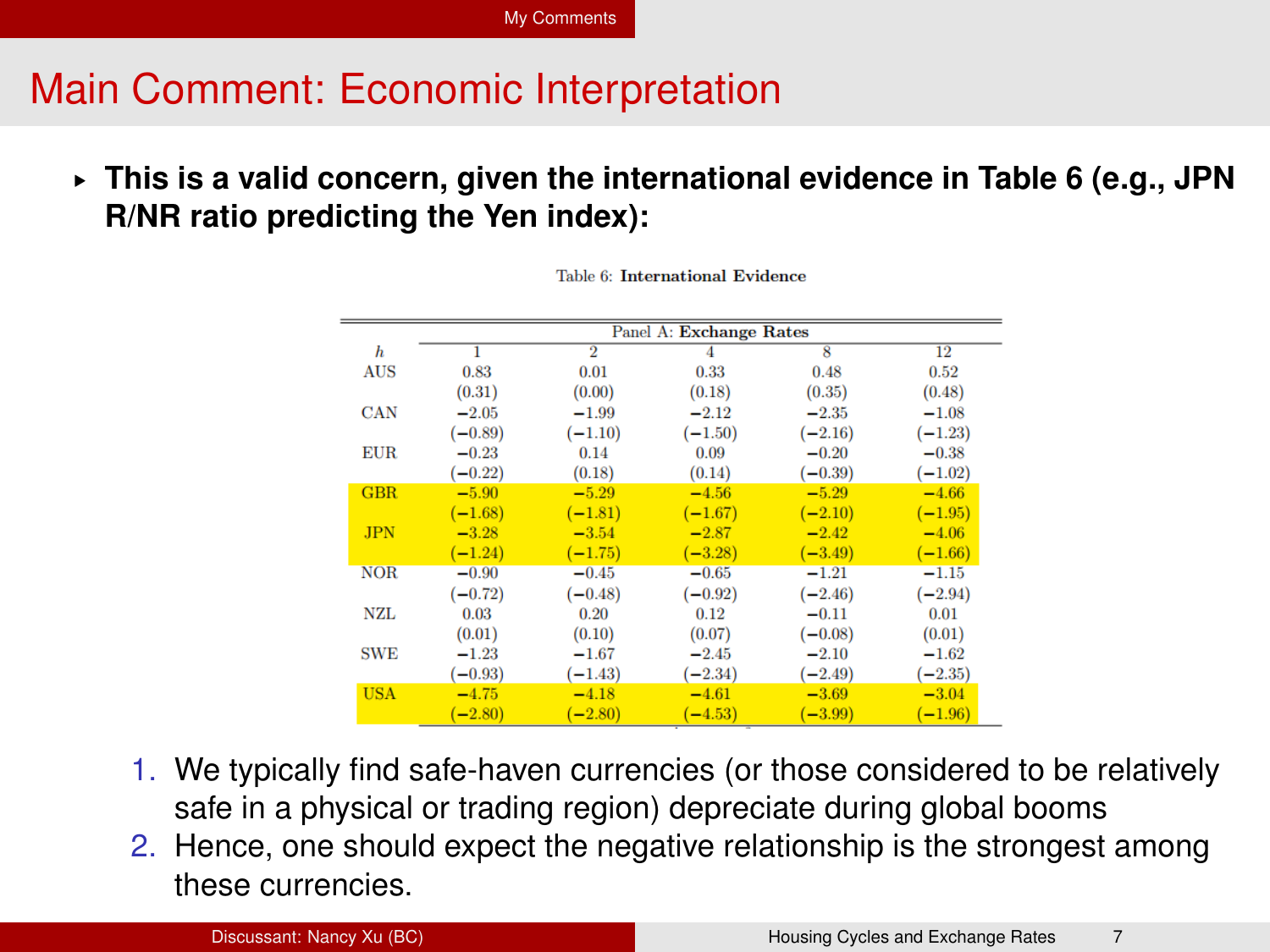#### **Two Suggestions:**

1. The authors do explore a good range of predictors as controls, for instance, current IP growth. However, it might be helpful to include contemporaneous U.S. or business cycle indicators too. (There will be collinearity problems.)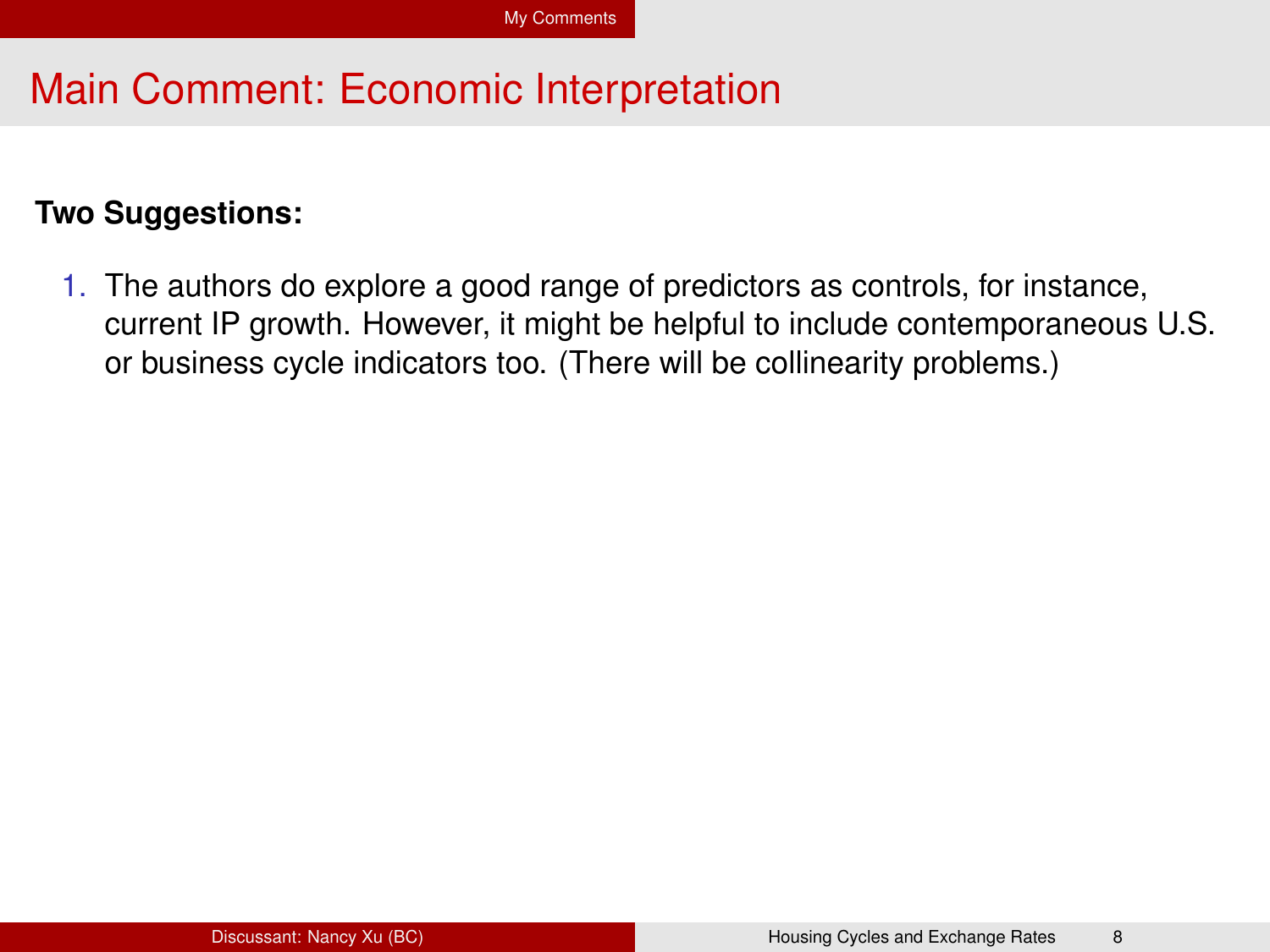#### **Two Suggestions:**

- 1. The authors do explore a good range of predictors as controls, for instance, current IP growth. However, it might be helpful to include contemporaneous U.S. or business cycle indicators too. (There will be collinearity problems.)
- 2. Another way of "ruling out" my alternative hypothesis is to run "cross-country predictive regressions":
	- $\triangleright$  Under your theoretical motivation/nontradable supply, Canada's R/NR ratio will likely positively predict the USD (given the depreciating CAD)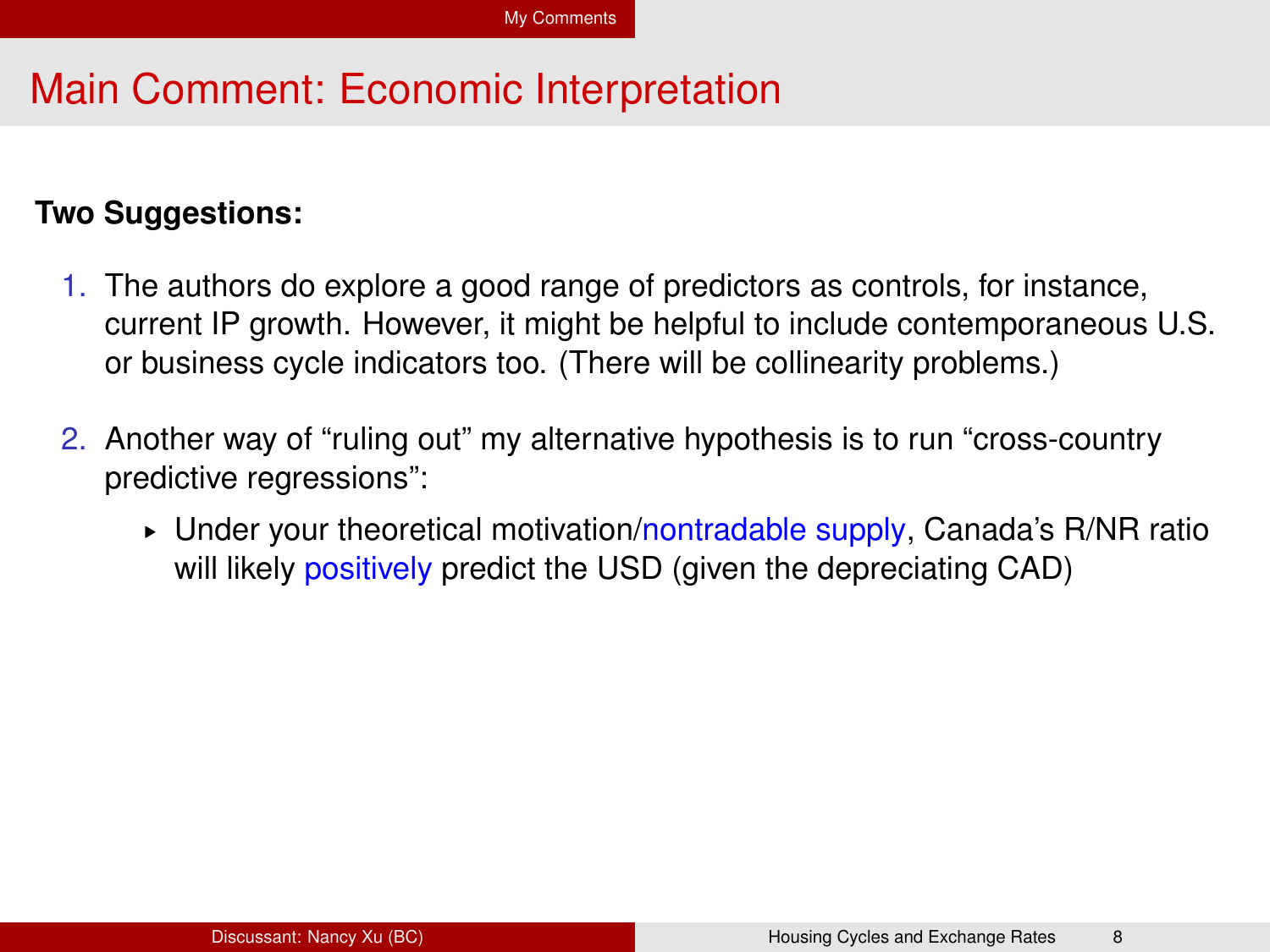#### **Two Suggestions:**

- 1. The authors do explore a good range of predictors as controls, for instance, current IP growth. However, it might be helpful to include contemporaneous U.S. or business cycle indicators too. (There will be collinearity problems.)
- 2. Another way of "ruling out" my alternative hypothesis is to run "cross-country predictive regressions":
	- ► Under your theoretical motivation/nontradable supply, Canada's R/NR ratio will likely positively predict the USD (given the depreciating CAD)
	- Under the alternative theoretical motivation/business cycle+safe haven, Canada's R/NR ratio will still strongly and negatively predict the dollar because increases in the R/NR indicate global growth spurts and safe-haven currencies depreciate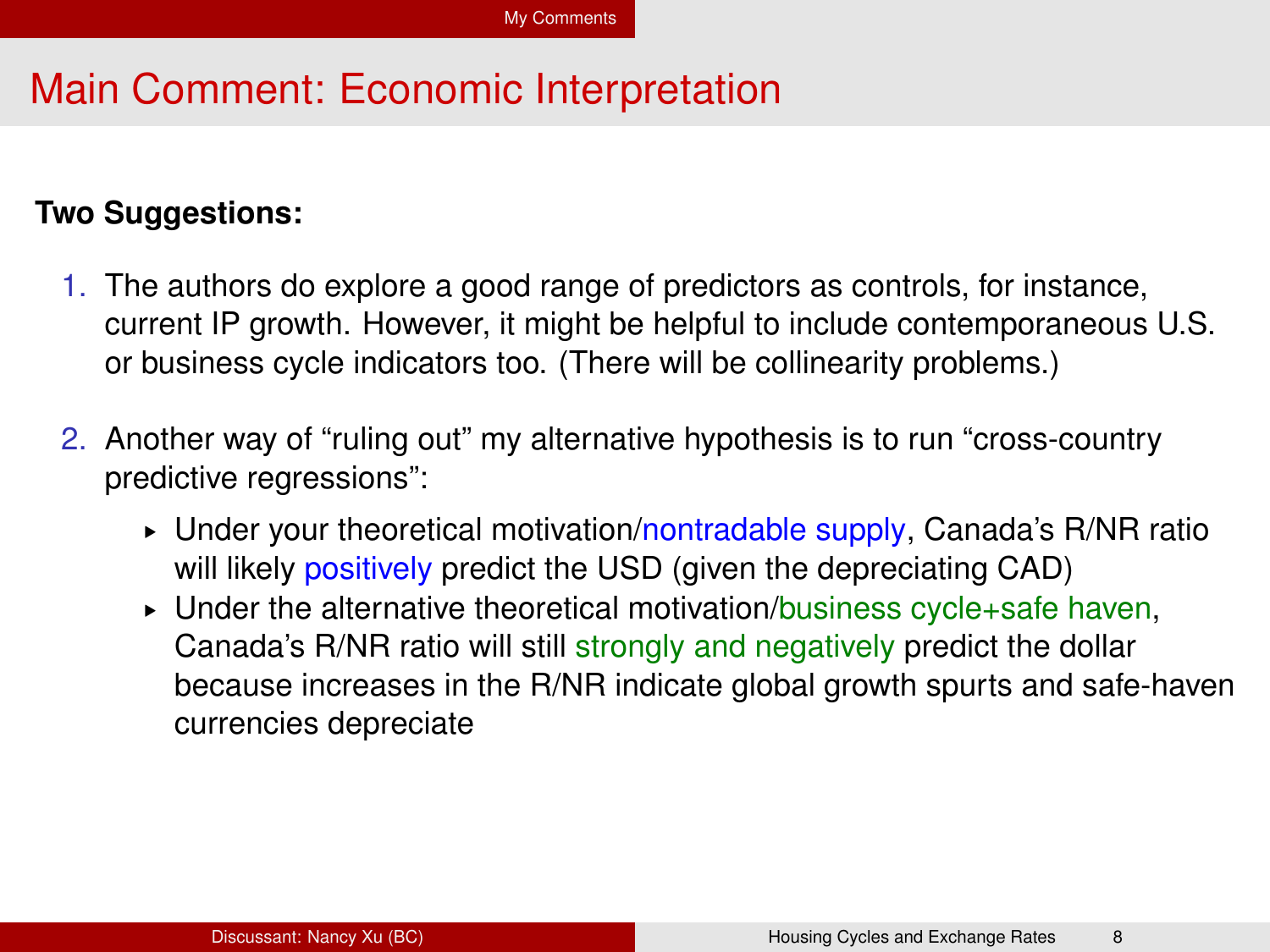#### **Two Suggestions:**

- 1. The authors do explore a good range of predictors as controls, for instance, current IP growth. However, it might be helpful to include contemporaneous U.S. or business cycle indicators too. (There will be collinearity problems.)
- 2. Another way of "ruling out" my alternative hypothesis is to run "cross-country predictive regressions":
	- ► Under your theoretical motivation/nontradable supply, Canada's R/NR ratio will likely positively predict the USD (given the depreciating CAD)
	- Under the alternative theoretical motivation/business cycle+safe haven, Canada's R/NR ratio will still strongly and negatively predict the dollar because increases in the R/NR indicate global growth spurts and safe-haven currencies depreciate
	- Figure 4 shows different detrended patterns of country R/NR ratio  $\rightarrow$  Very useful plot but was not discussed enough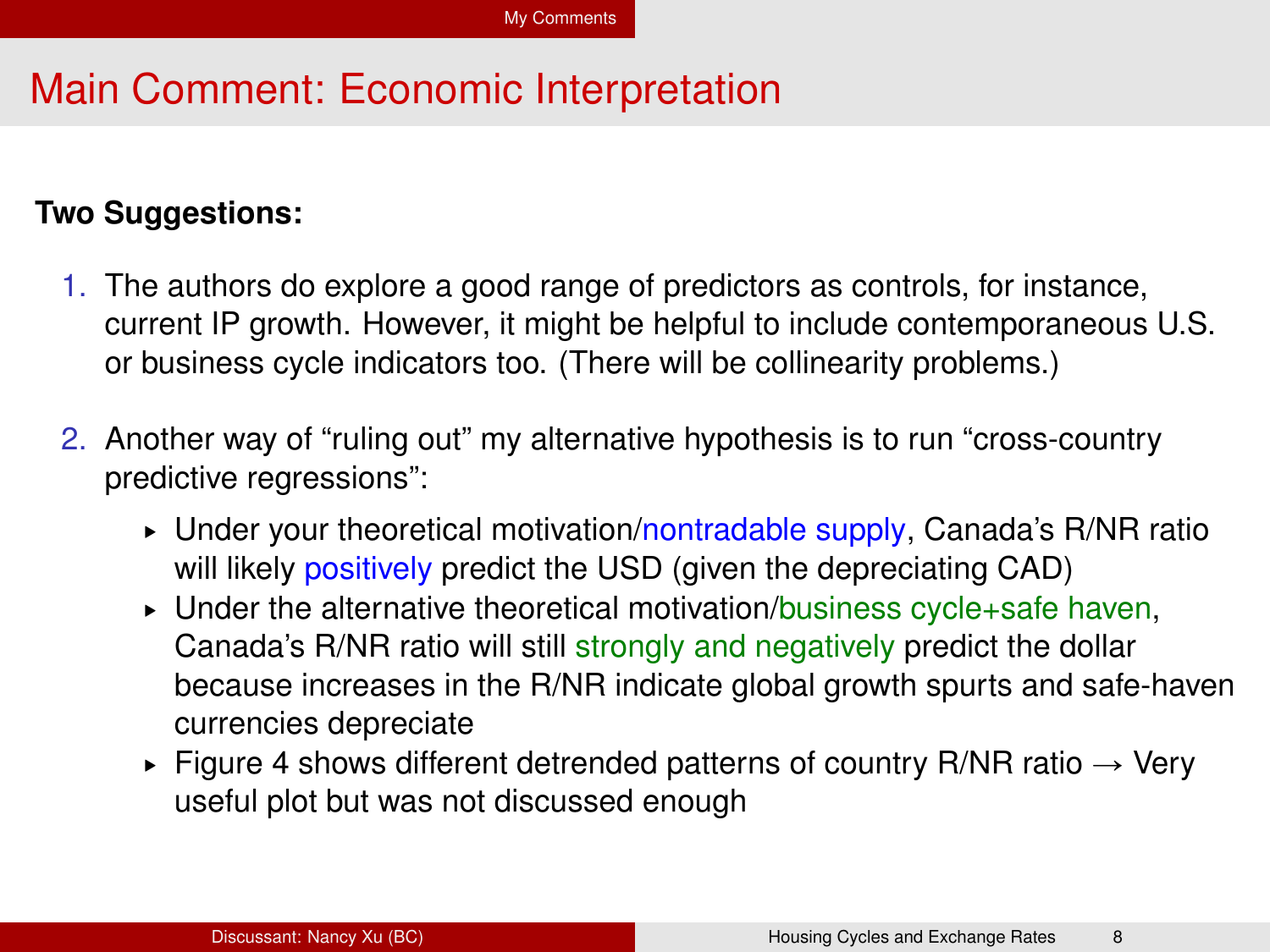### Other Comments

1. Need to motivate why using R/NR, rather than R/(NR+R)? (I don't think the results will change much but R/(NR+R) can help the statistical interpretation.) Comparison (source: FRED):



- 2. Which currency-US exchange rate is driving the result? It will be helpful to also report results using direct country-pair exchange rates, rather than a composite dollar index; perhaps by region, to conserve space. There, one can inspect whether there is anything specific about the dollars as well (the safe-haven story)
- 3. The abstract can be a little misleading; in theory, "limited international risk sharing" will not be a competing reason, rather more of an outcome variable of the three alternative explanations the paper explores ("aggregate risk", "capital flows", "market segmentation")
- 4. I feel the "risk premium" line of analysis might belong to another paper; or the paper will need a parsimonious theoretical framework that predicts the risk premium and dollar changes simultaneously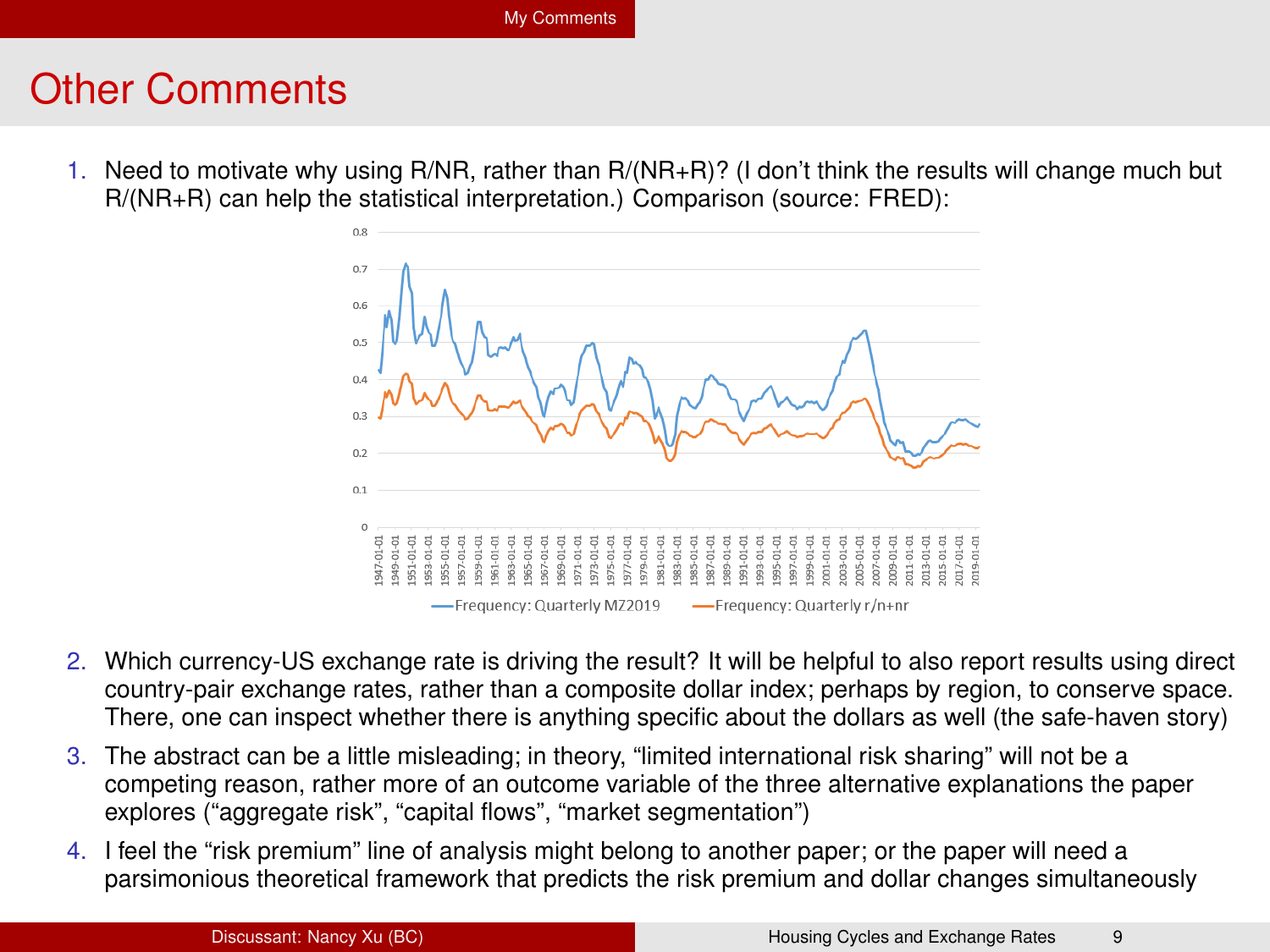## <span id="page-19-0"></span>**Conclusion**

- § I highly recommend it!
- § To make it more convincing:
	- 1. Economic interpretations Is your story predicting exchange rates, or predicting business cycles? What does the cross-predictive regression say?
	- 2. Several comments on the execution Why choosing ratio over proportion? Does the risk premium line of analysis fit into the current paper?